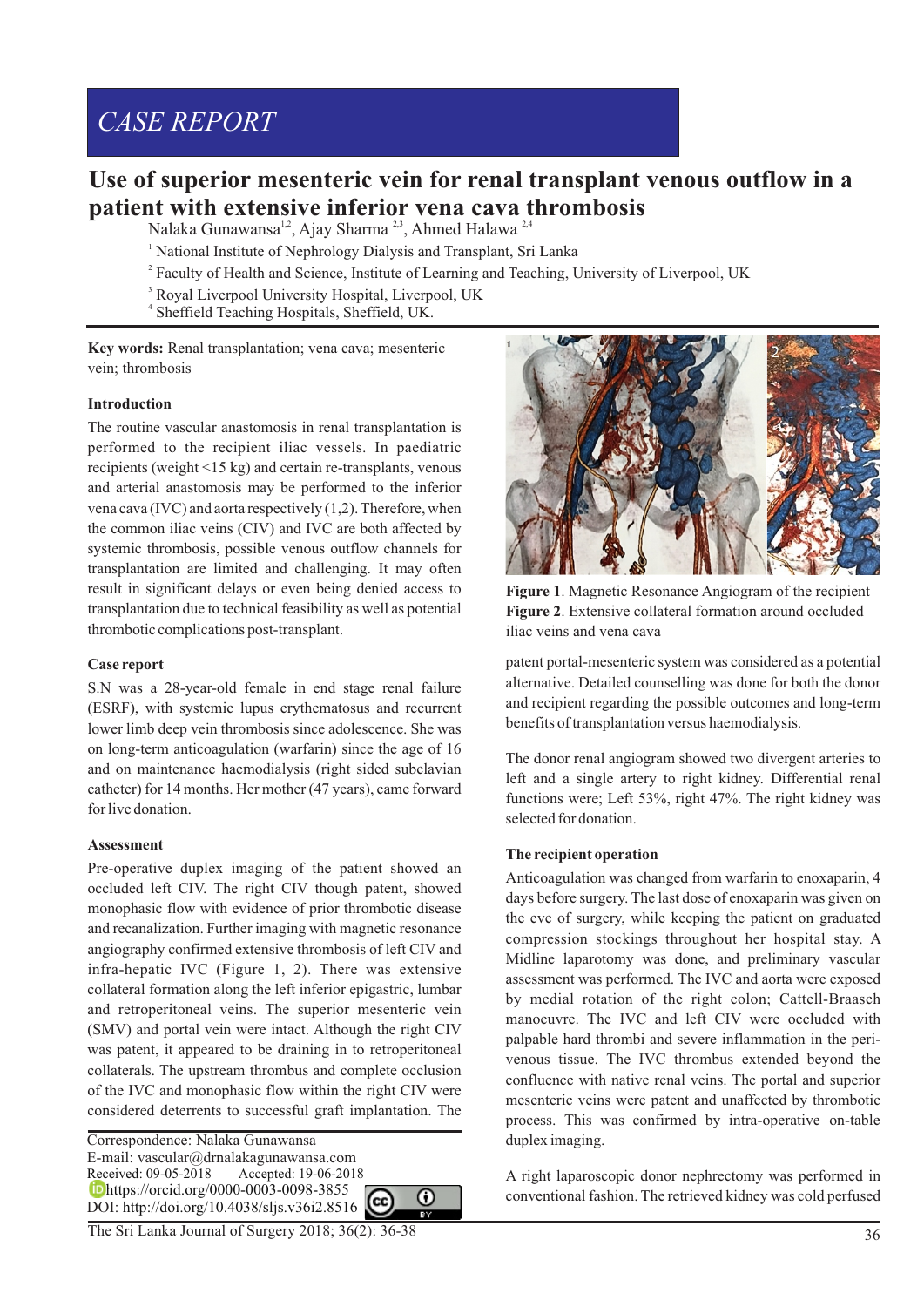

**Figure 3.** Schematic diagram of the vascular reconstruction

using histidine-tryptophan-ketogluterate solution in the backtable. The donor renal artery was short and was reconstructed with an extension venous graft (recipient right reversed great saphenous vein). The allograft vein was anastomosed to the proximal SMV (Figure 3); end-to-side configuration using 5/0 polypropylene. The reconstructed renal artery was anastomosed end-to-side to the aorta also with 5/0 polypropylene. The total warm ischaemia time was 21 minutes and cold ischaemia time was 34 minutes. Immediate reperfusion was done and showed excellent graft perfusion with minimal blood loss or systemic effects on the recipient. The ureter was anastomosed to the native right ureter (end-toside), over a 5 French ureteric stent using 6/0 polydiaxone suture.

## **Peri-operative period**

The immunosuppression was in keeping with that for a 'lowimmunological risk' transplant, consisting of basiliximab induction, tacrolimus, mycophenolate mofetil and prednisolone. Prophylactic intravenous antibiotics were continued for 72 hours after surgery considering the extent of surgical dissection. The patient was extubated immediately after surgery and was managed in the intensive care isolation unit as for a standard transplant recipient. Oral feeding was restricted to liquids in the first 24 hours and solids were introduced from day-02. Subcutaneous enoxaparin 20 mg daily was continued from day-01.

The allograft showed immediate function with satisfactory diuresis, achieving normal serum creatinine levels by day-03. Warfarin was started at this time (day-03) and was continued along with enoxaparin until therapeutic levels were achieved (day-07). At this time, enoxaparin was discontinued, and

warfarin was continued at the same dose. Duplex imaging (day-01, day-04), showed excellent graft perfusion and venous drainage. She was discharged on day-08 with normal graft function (serum creatinine 1.1 mg/dl).

# **Post-operative care**

Initial post-operative visits showed sustained graft function (serum creatinine 0.9-1.1 mg/dl). On day-27, she was admitted with elevated serum creatinine, 1.9 mg/dl. Duplex scan showed high arterial resistive indices (0.87-0.89) with normal venous drainage. The blood tacrolimus level was 9.3 ng/ml. A biopsy was not performed due to on-going anticoagulation and was treated empirically with Methyl-Prednisolone Pulsing. Graft function returned to normal with treatment and has been sustained since. Presently (15 months post-operative), she maintains satisfactory graft function (Serum creatinine 1.2 mg/dl) and remains in good health.

# **Discussion**

In the absence of patent iliac veins for allograft venous drainage, the alternatives are infra or supra hepatic IVC, native renal veins after native nephrectomy or mesenteroportal veins (3,4). Successful implantation to the portal vein, SMV and splenic vein in paediatric recipients with deceased donor grafts has been reported with reasonable success in small numbers (5).

We did not use the right CIV due to the extensive upstream thrombosis in the IVC and monophasic flow on duplex. Extension of the IVC thrombus beyond the confluence with renal veins precluded implantation in to the native renal veins. The short length of the right donor renal vein did not allow us to reach the portal vein, while using the aorta for arterial anastomosis. The inferior mesenteric vein although patent, appeared too delicate, thin walled and small. Hence it was decided to use the larger SMV as the venous outflow. Postoperative clinical and duplex surveillance did not show any impact on graft function, native liver function or portal venous flow.

# **Conclusion**

Renal transplantation offers the best outcomes for patients in ESRF. Thrombosis of IVC and CIV should not be considered contra-indications to renal transplantation thereby denying such patients the chance for a transplant. While maintaining therapeutic anticoagulation to prevent recurrent thrombosis, alternate venous drainage routes such as the portal-mesenteric system should be explored where feasible. Although deceased donor transplants allow extra length of graft vessels to perform complex vascular reconstruction, live donor transplants are limited by the short length of graft artery and vein. Nevertheless, with meticulous planning and care, live donor transplants can also be performed for the selected individual patients. Available short-term results have shown encouraging outcomes with excellent graft function.